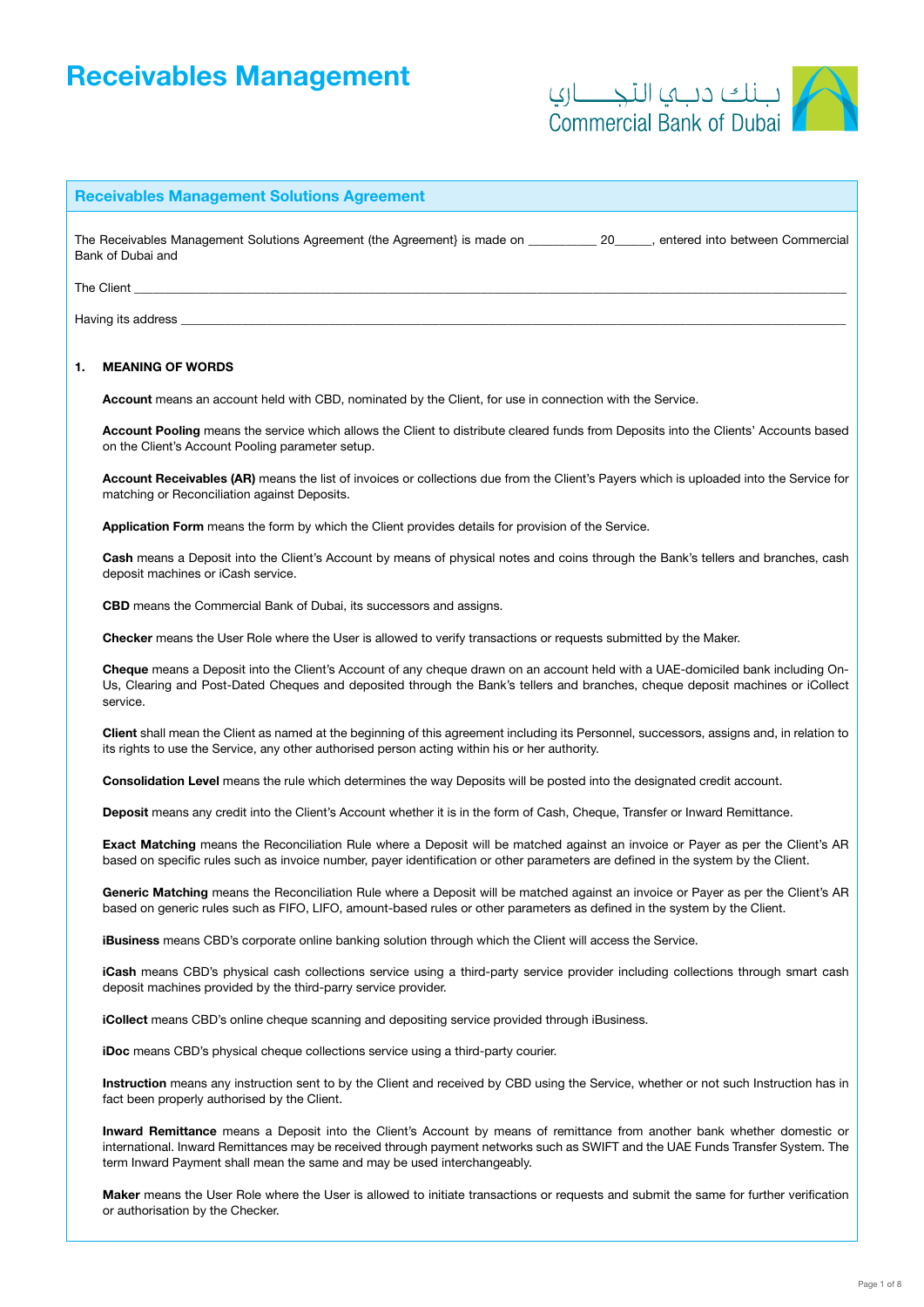Maker-Checker means the User Role where the User is allowed to perform the roles of both Maker and Checker.

Virtual Account (MA) means service where a unique Virtual Account numbers are generated and assigned to each of the Client's Payers for the purpose of identifying the origin of each Deposit. The Virtual Account is not a real Account with CBD but is a reference or identifier used by the Payer in place of a real Account. Any Deposits into the Virtual Account are credited to the designated Account of the Client.

Notice means a notice sent from either party to the other using the means specified in clause 13.

Payer means a person or entity that performs any Deposit into the Client's Accounts. The term Depositor shall mean the same and may be used interchangeably.

Personnel means any of the Client's agents, representatives or employees.

PIN means a Personal Identification Number that is used in conjunction with a Token.

Receivables Management means the group of services including Virtual Accounts, Reconciliation, Account Pooling and other such sub-services and functions provided by the Bank. The terms Receivables Management Solution (RMS) and Receivables & Collections Management (RCMS) shall mean the same and may be used interchangeably.

Reconciliation means the service where Deposits are reconciled or matched against the Payers and/or Invoices maintained in the system by the Client. The terms Receivables Reconciliation, Account Receivables (AR) Reconciliation and Recon shall mean the same and may be used interchangeably.

Reconciliation Rule means any one or more of the rules designated by the Client as the method by which a Deposit shall be allocated or matched against an Invoice or Payer which may include Exact or Generic Matching.

Service shall mean Receivables Management including any of its sub-services and functionalities.

String Search means the service whereby Reconciliation of Deposits is performed by the system by searching for the invoice number in the details or information accompanying the Deposit. The invoice number is searched by matching the invoice number pattern as defined by the Client. The term Invoice String Search shall mean the same and may be used interchangeably.

Transfer means a Deposit into the Client's Account by means of transfer from another CBD account holder. Transfers may be initiated manually through the Bank's tellers, or online through any of the Bank's online or mobile applications. The term Account Transfer shall mean the same and may be used interchangeably.

User means any Personnel given access to the Services.

User Role means the role assigned to Users which defines the level of access (such as Maker, Checker or Maker-Checker. Words importing the singular include the plural and vice versa.

### 2. THE SERVICE

- 2.1 CBD will provide the Service agreed between CBD and the Client from time to time on the terms and conditions set forth in this agreement and the Client must comply with these terms and conditions.
- 2.2 The Service can be accessed through CBD's corporate online banking portal, iBusiness. The Client is required to avail of and shall also be bound by the terms and conditions of iBusiness.
- 2.3 The Client acknowledges that some functionalities of the Service may only be availed in conjunction with other CBD services such as iCollect, iCash and iDoc. This Agreement does not constitute agreement to such additional services. The Client may avail of such additional services at its discretion by submitting the required documentation and shall be bound separately by the terms and conditions of such additional service services.
- 2.4 The Client acknowledges that the Service comprises various overlapping and inter-dependent functionalities and the setup of which will require the Client to be actively involved in testing in order to implement the Service in accordance with the configurations required by the Client. The Client agrees and understands that the configurations may affect the level of functionality or availability of such functionalities.
- 2.5 The Client is solely responsible for determining the configuration and setup of the Service. Where such configuration is not available for the Client to add, modify or cancel from iBusiness or any other banking channel provided to it, the Client, at any time, may make a request to change such configurations to CBD in writing.

#### Account Pooling

- 2.6 Account Pooling is applicable to Deposits made through iCash, by Cheque and/or through Virtual Accounts. Such transactions will, by default, be credited to the Account mentioned as part of the Deposit unless and until the Client requests CBD to apply Account Pooling and CBD has accepted and confirmed that the Account Pooling parameters are in place.
- 2.7 The Client acknowledges and agrees that, where Account Pooling activated, credits for Deposits will be determined by the Account Pooling parameter setup regardless of the Account mentioned as part of the Deposit.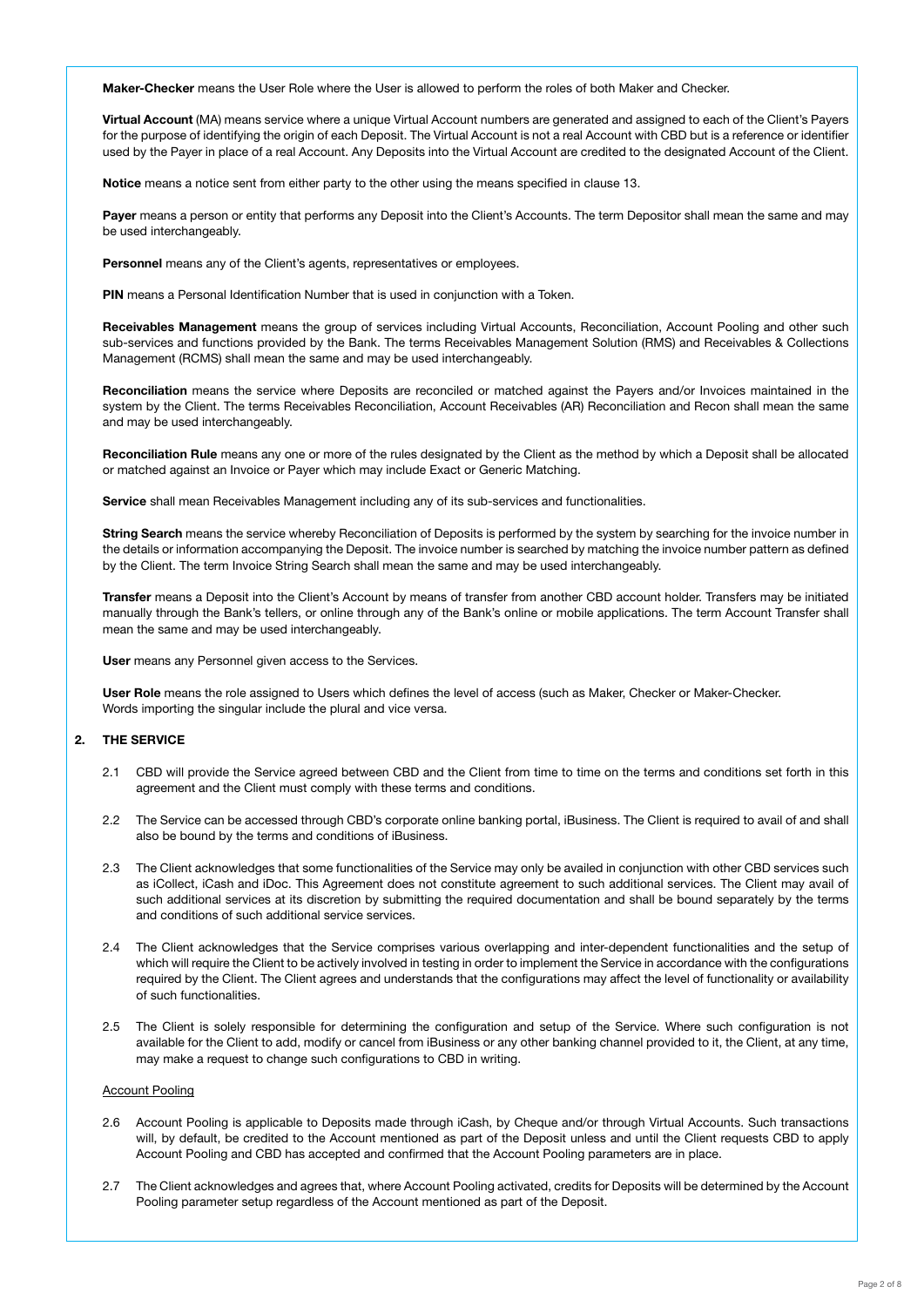- 2.8 The following Account Pooling parameters may be applied by the Client.
	- (a) Direct Deposits are credited to a single designated Client Account regardless of the credit Account mentioned as part of the Deposit.
	- (b) Percentage Wise Deposits are distributed to designated Client Accounts as per the defined percentage.
	- (c) Slab Wise Deposits are distributed to the Client's designated Accounts as per the defined slabs.
	- (d) Location Wise Deposits are distributed to the Client's designated Accounts based on the Location of the collection.
	- (e) Division Deposits are distributed to the Client's designated Accounts based on the Division as defined by the Client with each Division having its own credit Account.
	- (f) Hierarchy Wise Deposits are distributed to the Client's designated Accounts as per the hierarchy defined by the Client.
- 2.9 The Client may request Consolidation Level parameters to be configured in conjunction with Account Pooling. The Client acknowledges that such functionalities are dependent or may be affected by other configurations as requested by the Client, the manner in which Deposits are captured and whether additional information as required by the Service are captured with the Deposit.
	- (a) Instrument Level credits into the Account will be posted by instrument or transactions e.g. per Cheque, per Cash Deposit, etc.
	- (b) Deposit Slip Product credits into the Account will be posted by deposit slip by product (type of Deposit i.e. cash, cheque) e.g. one batch of cheques in a single deposit slip, etc.
	- (c) Pick Up Point Product credits into the Account will be posted by Pick Up Point (as defined in the system for the Client) by product (type of Deposit i.e. cash, cheque). This is applicable only in case the Client has also availed of iCash.
	- (d) Pick Up Location Product credits into the Account will be posted by Location (as defined in the system for the Client) by product (type of Deposit i.e. cash, cheque). This is applicable only in case the Client has also availed of iCash.
	- (e) Product credits into the Account will be posted by product (type of Deposit i.e. cash, cheque).
	- (f) Division credits into the Account will be posted by Division as defined by in the system by the Client.
	- (g) Hierarchy credits into the Account will be posted by Hierarchy as defined by in the system by the Client.

#### Virtual Accounts

- 2.10 The Client acknowledges and understands that Virtual Accounts do not constitute real accounts and are used only as a method of capturing identifying information of the Client's Payers. As such, Virtual Accounts do not support account statements, transfers or other debits, and any other transactions reserved for normal current and savings Accounts.
- 2.11 Any Deposits using a Virtual Account shall be credited to the Client's designated Account with CBD.
- 2.12 The Client acknowledges that it has sole responsibility to distribute and inform its Payers regarding the Virtual Accounts.
- 2.13 The Client acknowledges and agrees that CBD is not liable in case:
	- (a) The Payer fails to indicate the proper Virtual Account number assigned to them in making any Deposit resulting in a failed transaction, incorrect reporting, incorrect posting or any other exception not under the control of CBD.
	- (b) The Payer makes a Deposit directly into the Client's account with
- 2.14 CBD reserves the right, without prior notice, to add, suspend, disable, or modify Virtual Account transactions access across its various channels such as, but not limited to
	- (a) Cash Deposits through automated teller machines, cash deposit machines, branches, tellers, iCash or other deposit centers.
	- (b) Cheque Deposits through automated teller machines, cheque deposit machines, branches, tellers, iCash, iDoc, iCollect, or other deposit centers.
	- (c) Transfer through CBD various online banking channels including iBusiness, automated teller machines, branches, or tellers.
	- (d) Inward Remittances, whether international or domestic, in any currency, received through SWIFT, the UAE Funds Transfer System or any other system.
- 2.15 Any Deposit to a Virtual Account shall be construed to be and processed as if it were a Deposit to the Client's Account and shall be subject to operational checks and procedures as any normal Deposit.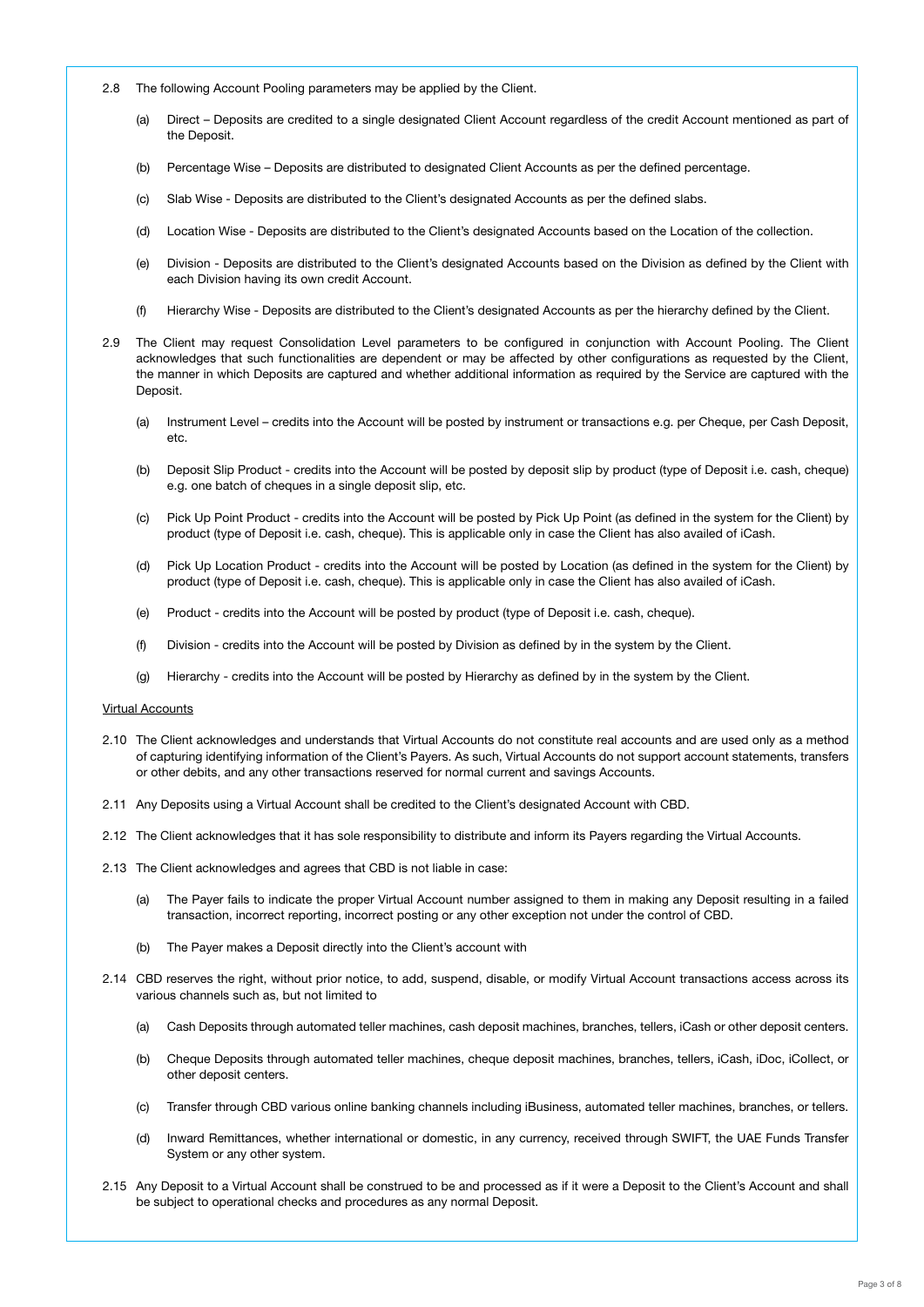- (a) to the appointment of the Pool Header,
- (b) that any debit or credit Pool Interest Amount earned by the Participant Accounts shall be distributed to the Pool Header,
- (c) that the Interest Allocation of such Debit or Credit Amounts shall be as per the Interest Re-Allocation parameters as defined by the Client.

#### Reconciliation

- 2.16 The Reconciliation service reconciles Deposits against the Client's AR based on the invoice, payer and other Reconciliation Rules as determined by the Client. The Client acknowledges and agrees that CBD is not liable for incorrect, incomplete or failure of Reconciliation in the following instances:
	- (a) The Deposit information is closely or exactly matching different AR records.
	- (b) The Deposit information is incorrect, incomplete or missing.
- 2.17 If Deposit is not reconciled based on the Exact Matching rules, then the system will attempt to reconcile the Deposit based on the Generic Matching rules. Any Deposit not reconciled will remain un-matched until matched by the Client in the system. The Client, at its own discretion, may perform manual matching or reconciliation through iBusiness.
- 2.18 The Client acknowledges and understands that CBD is not liable in any way for the accuracy of information as provided by its Payers. The Client is solely responsible for instructing its Payers on how to make Deposits into the Client's accounts.
- 2.19 The Client is solely responsible for updating the system with its Payer and Invoice records, and the accuracy thereof, in order to perform the Reconciliation.
- 2.20 The Service may perform a String Search on each Deposit based on the format of the Invoice provided by the Client. The Service will reconcile such Deposit subject to:
	- (a) the Invoice number being in the correct format as provided by the Client,
	- (b) the Invoice number being available as part of the transaction narration, and
	- (c) the availability of such a narration field for the method of Deposit used.

#### 3. CLIENT'S UNDERTAKINGS

- 3.1 The Client will, and shall ensure that its personnel, act in good faith at all times when using the Service and shall ensure that the Service is used only for the purpose envisaged herein. The Client shall not and shall ensure that its personnel do not abuse or tamper with the Service, or any equipment or facilities provided by the Bank with respect to the Service.
- 3.2 The Client undertakes to protect its infrastructure (including its network) from viruses. The Client is responsible for ensuring that it maintains the infrastructure required to access the Service, which shall include its network and internet access.
- 3.3 The Client is responsible for the accuracy and completeness of Instructions (including safeguarding the security and integrity of the Service by ensuring that only authorised Users have access to the system and that authorised Users' security credentials and tokens are safeguarded at all times) and for ensuring that they will achieve the Client's intended purpose.
- 3.4 The Client warrants and represents that they are, at all times, the sole beneficial owners of the Accounts.
- 3.5 The Client undertakes to comply with relevant Anti-Money Laundering & Combating Financing of Terrorism Laws and Regulations of UAE.
- 3.6 The Client, in using iBusiness for accessing the Services, may assign, at its own discretion, Maker, Checker or Maker-Checker User Roles to its Users.
- 3.7 The Client shall immediately contact CBD if the Client suspects or becomes aware of:
	- (a) Any failure of any part of the Services.
	- (b) Any error in any part of the Services.
	- (c) Any error affecting any data accessible through the Services; and/or any programming error or defect or corruption of any part of the Services, and the Client shall promptly assist CBD in implementing any necessary remedial steps.
- 3.8 The Client undertakes not to:
	- (a) use the Services in a way or for a purpose not authorised or intended by CBD.
	- (b) use the Services in contravention of any applicable law or regulation.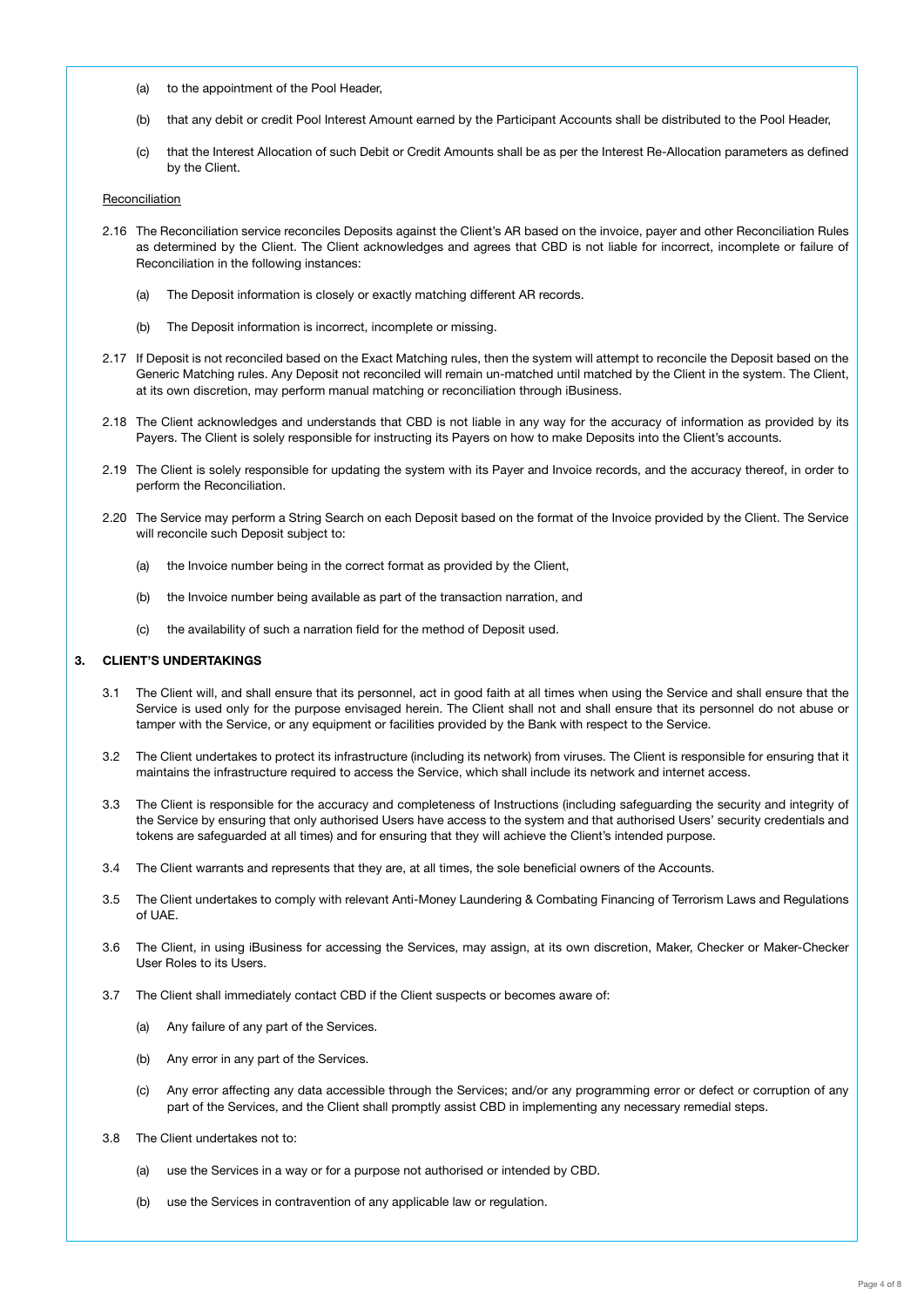- (c) use the Services other than for the Client or the Client's affiliates' business purposes;
- (d) permit any third party to use the Services or seek to gain or permit any third party to gain unauthorised access to any system or network of CBD.
- (e) Transmit or upload any material that contains viruses, Trojan horses, worms, time bombs or any other harmful programs which may interfere with or disrupt the Services or any network connected thereto.

# 4. BANK'S UNDERTAKINGS

- 4.1 CBD makes no representations or warranties as to the suitability of any personal computer or modem provided or obtained by the Client for the purpose of using the Services. The Client will be responsible for maintaining personal computers and any other required hardware, equipment or telecommunication lines, at the Client's expense.
- 4.2 Provided that a User ID, PIN and/or Token (as applicable) have been used for access, CBD is entitled to assume that any access and operation of the Service has been made by a User, regardless of the true identity of the person accessing and operating the Service. CBD's records of the Service transactions shall be prima facie evidence of such access and operation.
- 4.3 CBD may treat all apparently valid Instructions received by CBD through the Service as properly authorised by the Client, even if made fraudulently and even if they conflict with the terms of any other instructions or mandates given by the Client at any time concerning the Clients' Accounts or affairs. CBD shall be under no obligation to check the authenticity of Instructions or the authority of the person or persons giving them provided that a User ID, PIN and/or Token (as applicable) have been used for access.
- 4.4 CBD will not be held liable for the loss, alterations or disclosure, howsoever arising, of any information sent by the Client to, or received by the Client from, the Service which is the result of any cause, event, activity or circumstances beyond its direct control
- The Client may access the Service twenty-four (24) hours a day, seven (7) days a week, except during system housekeeping, or at other times when the Service is not available for any reason. CBD shall give the Client prior Notice of any planned system maintenance.
- 4.6 CBD may maintain details of the Client's computer operating environment, including information regarding the Client's personal computer operating system. This information is retained and used by CBD solely for the purposes of administration and troubleshooting any connection problems that may arise.
- 4.7 CBD does not guarantee that all Instructions submitted through the Service will be processed or fulfilled by CBD. However, subject to these terms and conditions, CBD undertakes to use all reasonable endeavours to process Instructions which the Client submits via the Service.
- 4.8 The Client is solely responsible for ensuring that any Instruction is correct and that CBD is under no obligation to check the correctness of any information contained in it.

#### 5. INTELLECTUAL PROPERTY RIGHTS

- 5.1 The Client acknowledges that the Service system and all related content are subject to copyright and possibly other intellectual property rights (Intellectual Property Rights)
- 5.2 CBD (or its licensors) retain all right, title, and interest in and to the Intellectual Property Rights comprising the Service system and all related content, and nothing the Client does on or in relation to the Service system or any of the related content will:
	- (a) transfer any of those Intellectual Property Rights to the Client; or
	- (b) license the Client to exercise any of those Intellectual Property Rights unless this is expressly stated in writing.
- 5.3 The Client undertakes that it shall not attempt to replicate, reverse engineer or otherwise tamper, in part or in full, with the functionality of the Service.

# 6. CONFIDENTIALITY AND SECURITY

- 6.1 The Client must not, and will ensure that its Personnel do not:
	- (a) disclose their User ID, password or Token to any other person including any other Personnel, CBD staff, family member or friend; or
	- (b) act with carelessness in failing to protect the security of a Token.
- 6.2 CBD reserves the right not to give advance Notice to the Client when changes are necessitated by an immediate need to restore or maintain the security of the Service or its systems or the Client's Accounts.
- 6.3 Additional Authorised Signatories can only be created in accordance with the procedures specified by CBD from time to time.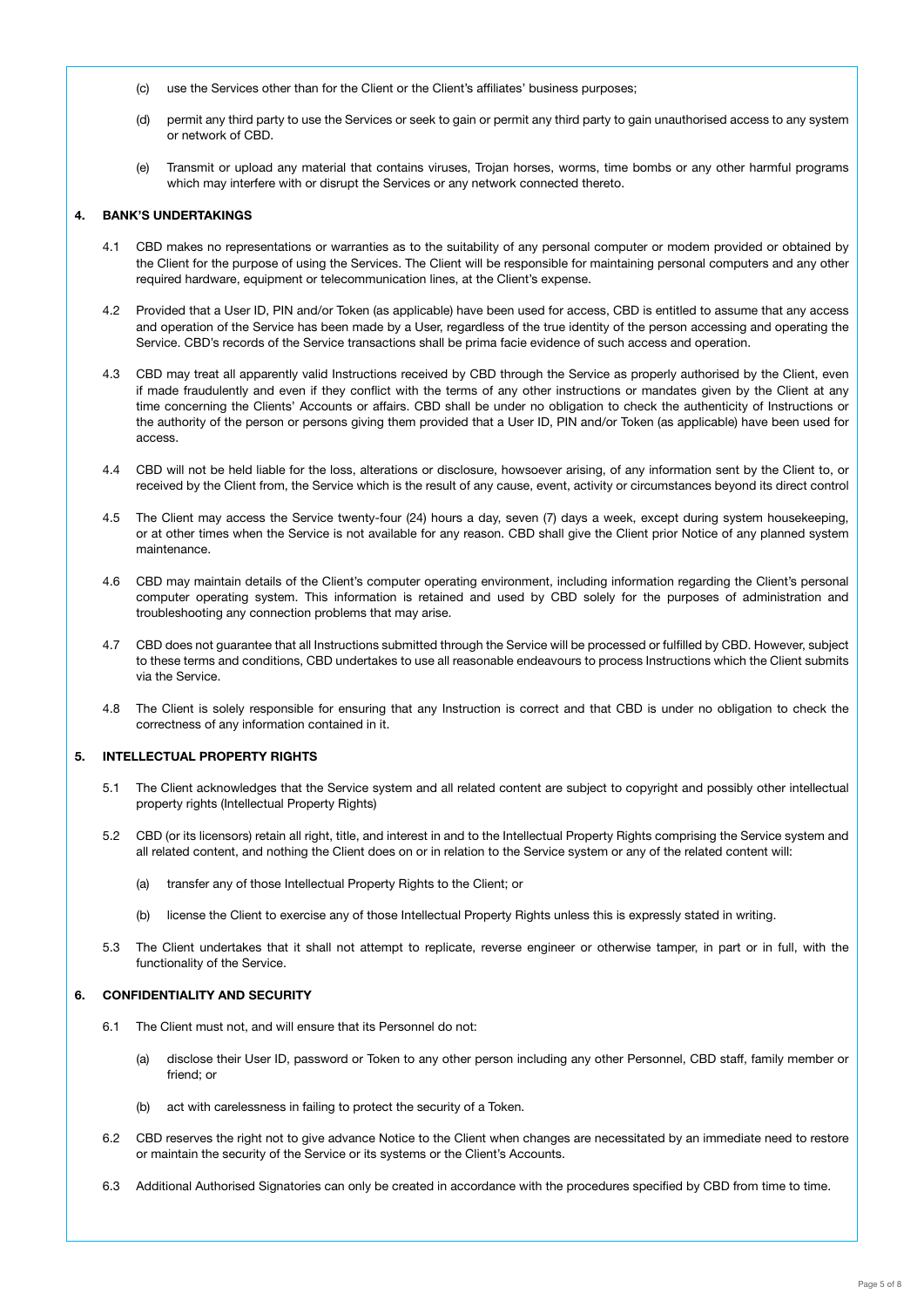## 7. FEES AND CHARGES

- 7.1 The Client will pay to CBD the fees and charges for the Client's application and for ongoing use of the Service as set by CBD, the amount and nature of which are set out in the annexure to this Agreement.
- 7.2 CBD reserves the right to amend or vary its fees and charges related to the Service from time to time by mutual agreement with the Client.
- 7.3 The Client authorizes CBD to deduct fees and charges due from the Client's Account. The Client undertakes to ensure that its Account is sufficiently funded to cover for such fees and charges. In the event that the Client's Account does not have sufficient funds to cover such fees and charges, the Client shall pay such shortfall on demand and agrees that any of the Client's other Accounts with CBD, irrespective of their designation, may be debited with the relevant payments or amounts due or any part thereof.

## 8. LIABILITY AND INDEMNITY

- 8.1 Except to the extent its own fraudulent, willful or negligent acts or omissions cause loss or damage CBD will not be responsible for and excludes all liability for loss or damage (including any indirect or consequential loss or damage) that the Client may suffer or incur by reason or in connection with the Client's use of the Service whether or not it is attributable to CBD, its agents or employees including (without limitation):
	- (i) any act or omission of CBD, its agents or employees in relation to the Service or the Client's use of the Service;
	- (ii) the inability on the Client's part to access the Service through a telecommunications network or where access to the Service is overloaded, suspended, terminated or otherwise unavailable or unsatisfactory for whatever reason;
	- (iii) where CBD acts on an Instruction purporting to be, but which is not in fact, from an authorised User;
	- (iv) if for any reason the Service system fails, is unavailable or does not perform as expected or required;
	- (v) any error contained in an Instruction or any delays in complying with an Instruction; and
	- (vi) any other matter in respect of which liability is excluded under these terms and conditions.
- 8.2 The Client will indemnify CBD fully against any liability, loss or damage suffered or incurred by CBD howsoever arising and by whomsoever caused, whether arising directly or indirectly from the Client's use and operation of the Service or the Client's access to the Service, except to the extent such liability, loss or damage is due to the willful acts or gross negligence of CBD.
- 8.3 The Client will indemnify and continue to hold indemnified CBD in full for any claims or demands made by any person against CBD in consequence of CBD having acted in accordance with an Instruction.
- 8.4 CBD will not be responsible for any loss of or damage to the Client's data, software, computer, telecommunications or other equipment's caused as a result of iPrint service.
- 8.5 The Client irrevocably agrees to release CBD and hold CBD harmless from and against all actions, suits proceedings, costs, claims, demands, charges, expenses, losses and liabilities however arising out of or in connection with the provision of the Services, including but not limited to the following:
	- (a) CBD having acted in good faith in accordance with the Client's Instructions using the Service, notwithstanding that such Instruction(s) may have been initiated or transmitted in error or fraudulently altered, misunderstood or distorted in the lines of communication or transmission; or
	- (b) CBD having refrained from acting in accordance with the Client's instructions by reason of failure of actual transmission thereof to CBD or receipt by CBD for whatever reason, whether connected with fault failure of the internet connection or the sending or receiving machine; or
	- (c) CBD having refrained from acting in accordance with the Client's instructions, if (i) by doing so it shall be in breach of any law, regulation, or (ii) it suspects that there may be any fraud or illegality (including, without limitation any breach of Central Bank of the UAE regulations relating to money laundering); or (iii) instructed to do so by the Central Bank of the UAE, a competent court of law, law enforcement agency or other regulatory authority.

## 9. TERMINATION

- 9.1 CBD may, in its absolute discretion, suspend or terminate the Client's use of the Service in whole or in part at any time with immediate effect without prior notification to the Client, including (without limitation) where it determines that it is necessary in order to protect the security of the Service or the interests of CBD. In all other circumstances, CBD must give the client at least thirty (30) days' prior written Notice of any suspension or termination of the Client's use of the IBusiness Service.
- 9.2 The Client may terminate the Client's use of the Service by written Notice of termination to CBD. Such termination:
	- (a) notwithstanding clause 13, will not be effective unless the Notice of termination is actually received by CBD at the address specified in clause 16;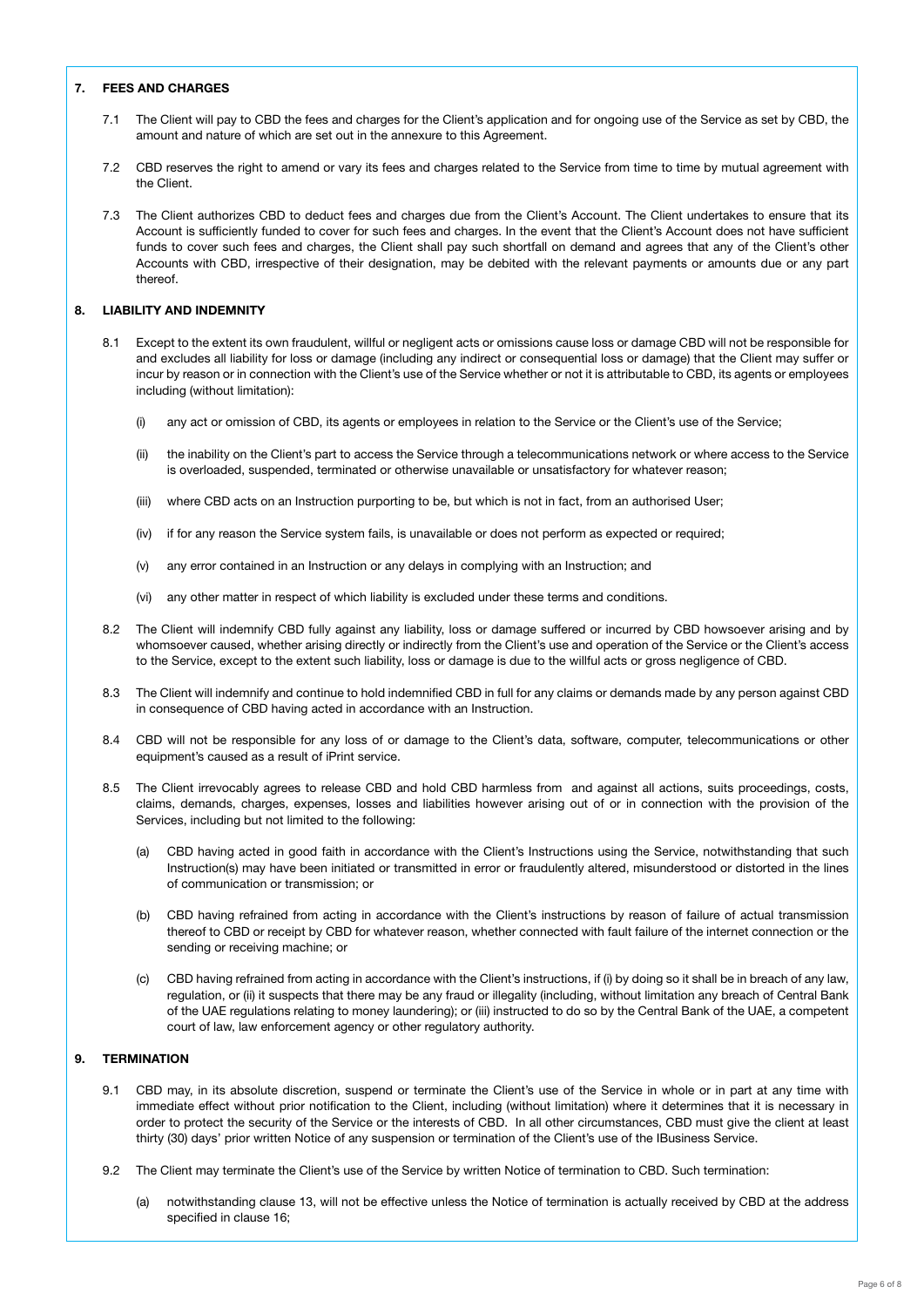- (b) will take effect from 5pm Dubai time on the Business Day after the day on which CBD actually receives Notice of termination; and
- (c) will not affect any obligations incurred by the Client in respect of use of the Service prior to termination.
- 9.3 All moneys due and owing to CBD in connection with the Service, if not already due and payable, will immediately become due and payable upon the date that CBD actually receives Notice of termination.

# 10. VARIATIONS

- 10.1 These terms and conditions may be altered, amended or added to by CBD by giving at least 30 days' Notice. However before implementing these changes the Client will be given advance intimation of such changes to the agreement.
- 10.2 CBD has the right, in its sole discretion, to change or cancel any of the services that comprise the Service.

#### 11. ASSIGNMENT

- 11.1 The Client must not in any way assign or transfer to any other person any of the Client's rights and interests under these terms and conditions.
- 11.2 CBD may assign any of its rights and interests under these terms and conditions without the Client's consent.

# 12. NOTICES

- 12.1 A Notice given by CBD to the Client will be deemed to be duly given or made:
	- (a) if it is:
		- (i) in writing signed by an authorised officer of CBD; and
		- (ii) left at the address of the first-named party in the Application Form, sent by courier, sent by prepaid ordinary post (airmail if posted in or from a place outside Dubai) to that party's address, or sent by facsimile to that party's facsimile number; or
	- (b) if it is given or made electronically from CBD to the Client provided that any Notice given pursuant to Clause 10 may not be given or made electronically.
- 12.2 A Notice given by the Client to CBD (at the below given address) will be deemed to be duly given or made if it is:
	- (a) in writing signed by the Client; and
	- (b) left at CBD's address, sent by courier, sent by prepaid ordinary post (airmail if posted in or from a place outside Dubai) to CBD's address, or sent by facsimile to CBD's facsimile number.

#### Bank Address:

Commercial Bank of Dubai P. O. Box: 2668 Dubai, U.A.E.

- 12.3 A posted letter or facsimile is taken to be received:
	- (a) In the case of a letter sent by courier, on the day of the courier's signed receipt or, if such day is not a Business Day, on the following Business Day.
	- (b) in the case of a posted letter, on the third (seventh, if posted to or from a place outside Dubai) day after posting; and
	- (c) in the case of a facsimile, on production of a transmission report by the machine from which the facsimile was sent which indicates that the facsimile was sent in its entirety to the facsimile number of the recipient.
- 12.4 A Notice delivered in accordance with clause 13.1(b) is deemed to be received when it enters the Client's computer and is effective when received even if no person is aware of its receipt (provided that if such Notice is received on a day which is not a Business Day it will be deemed received on the next Business Day).

#### 13. RELATIONSHIP OF CBD AND THE CLIENT

Except as expressly provided in this agreement:

- (a) nothing in this agreement is intended to constitute a fiduciary relationship or an agency, partnership or trust; and
- (b) no party has authority to bind the other party.